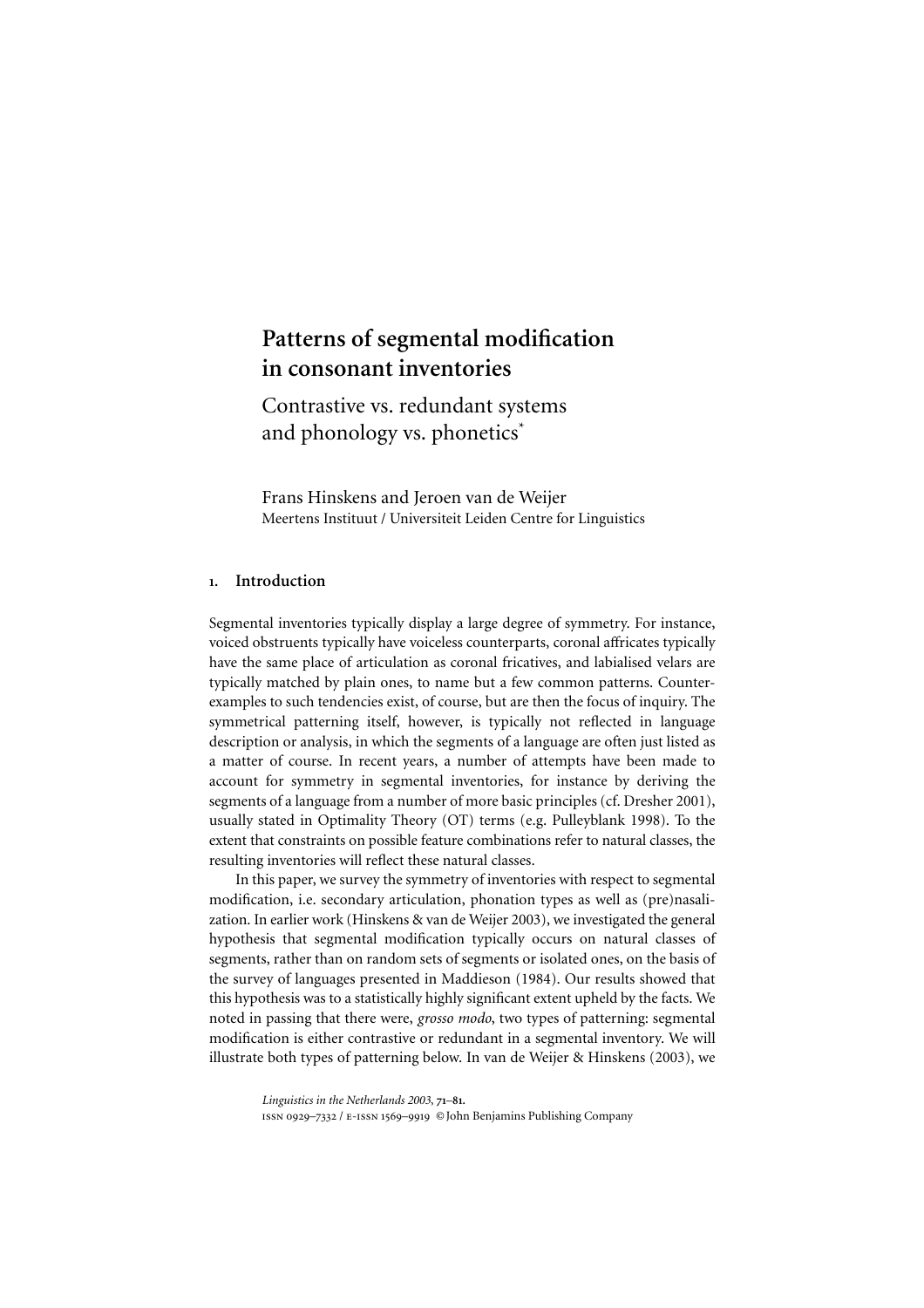proposed a formal implementation of the difference between contrastive and redundant modification systems, couched within OT. In the present paper we note that redundant systems differ from contrastive ones in that the former are relatively more well-behaved with respect to our general hypothesis than the latter. The difference may be expressed as involving a distinction between lexical and postlexical segmental modification, which is an indication that even within a relatively declarative theory like OT at least these two strata need to be recognized.

#### 2. Segmental modification

The types of segmental modification (henceforth: MOD) that we recognize are given in (1). These include traditional secondary articulation types such as labialization and palatalization, phonation types and other modifications of the airstream such as aspiration and ejectivity, and nasal modification, which in our data source includes only prenasalization. We include an abbreviation and the diacritics for each of these types.

| (1) | a. | secondary articulation (supralaryngeal/oral) |            |                        |
|-----|----|----------------------------------------------|------------|------------------------|
|     |    | labialization                                | LAB        | $C^{\rm w}$            |
|     |    | palatalization                               | PAL        | C                      |
|     |    | velarization                                 | <b>VEL</b> | Ĉ                      |
|     |    | pharyngealization                            | PHA        | Cî                     |
|     | b. | phonation types (laryngeal)                  |            |                        |
|     |    | aspiration                                   | ASP        | $C^{\rm h}$            |
|     |    | preaspiration                                | <b>PRA</b> | $h_{\rm C}$            |
|     |    | breathy voice                                | <b>BRV</b> | Ö                      |
|     |    | with breathy release                         | <b>BRR</b> | $C^{\hat{\mathrm{h}}}$ |
|     |    | laryngealization                             | LAR        | Č                      |
|     |    | ejectivity                                   | EJE        | $\overline{C'}$        |
|     | c. | nasality                                     |            |                        |
|     |    | prenasalization                              | PRN        |                        |

The data source for our investigation are the consonant inventories of the 317 different languages surveyed by [Maddieson \(1984\).](#page-9-0) These 317 languages constitute a quota sample, the quota rule being "that only one language may be included from each small family grouping. […] Each such family grouping should be represented by the inclusion of one language. Availability and quality of descriptions are factors in determining which language to include within a group, but such factors as the number of speakers and the phonological peculiarity of the language are not considered" ([Maddieson 1984:5–](#page-9-0)6). We accept the obvious criticism that this source is not completely accurate with respect to every phonetic detail reported on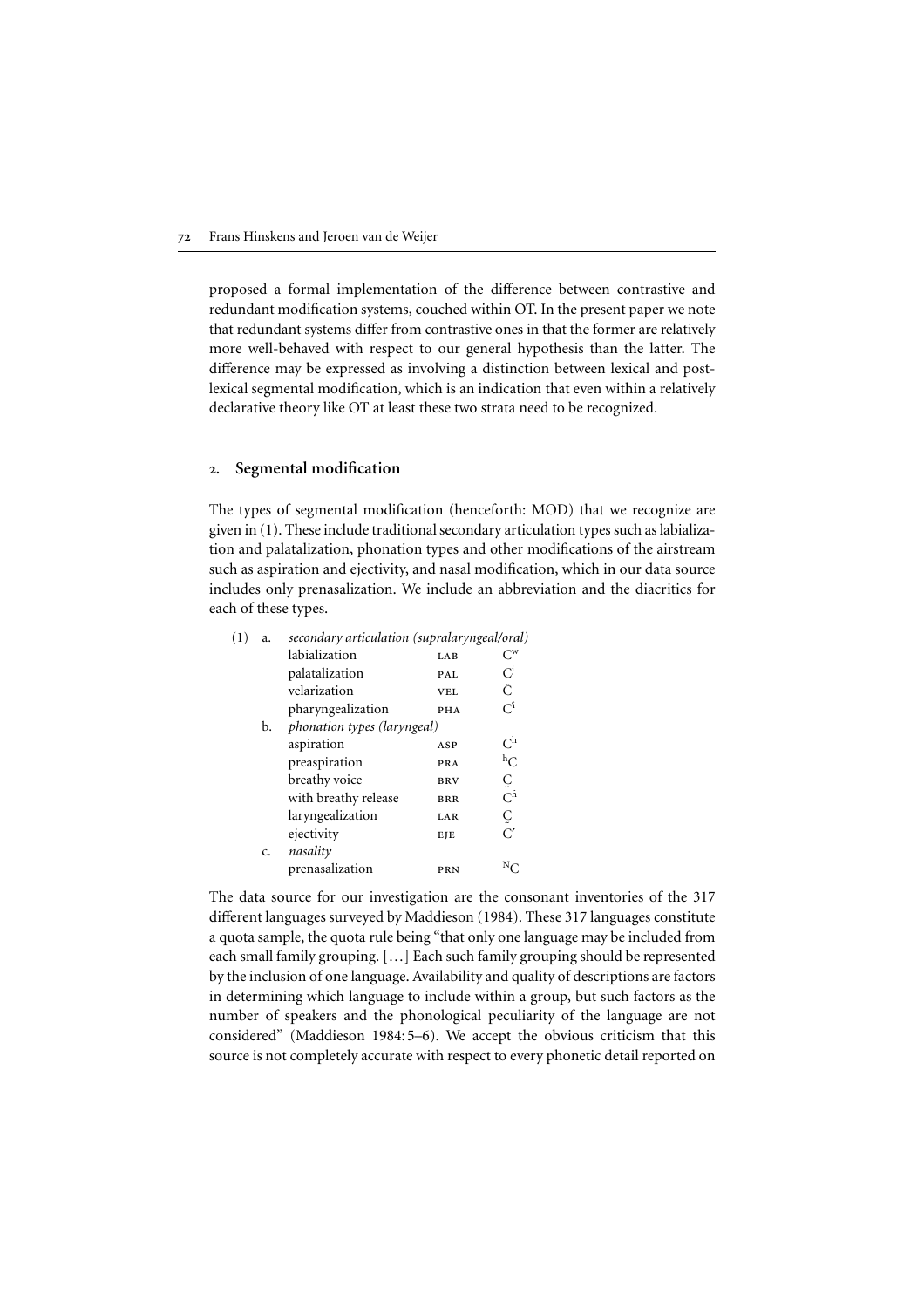(cf. also discussion in Hinskens & van de Weijer 2003: § 1). This is partly a result of the fact that Maddieson's survey represents an inevitable homogenization of descriptions, differing among themselves in phonetic detail and accuracy, of typologically very different languages. In addition, there may be misprints and copying errors, while inadequacies in Maddieson's sources may have been improved in later analyses. However, because of the large body of relevant observations, the results we report are probably statistically robust enough to test our hypotheses, even if there is a small margin of error in the input data. For the languages that are specifically mentioned in this article, viz. Nootka (Sapir & Swadesh 1955) and Patterns of segmental modification in consonant inventories<br>
(cf. also discussion in Hinskens & van de Weijer 2003: § 1). This is partly a result of<br>
the fact that Maddieson's survey represents an inevitable homogenization Patterns of segmental modification in consonant inventories<br>
(cf. also discussion in Hinskens & van de Weijer 2003: § 1). This is partly a result of<br>
the fact that Maddieson's survey represents an inevitable homogenization Maddieson's survey is reliable enough to investigate rough linguistic patterns such as the ones we report on in this paper. Patterns of segmental modification in consonant invertions (cf. also discussion in Hinskens & van de Weijer 2003: § 1). This is partly are the fact that Maddieson's survey represents an inevitable homogenization descriptio

In our earlier paper we investigated the following hypothesis:

(2) *General hypothesis* (Hinskens & van de Weijer 2003): In segmental inventories, segmental modification occurs on a natural class of segments, rather than randomly or on isolated segments.

We demonstrated that for the sample of languages in Maddieson (1984), this

In the current paper, we will show that this hypothesis is upheld by so-called redundant systems to a significantly larger extent than by contrastive systems. The distinction between both kinds of systems is explored in the next section.

### 3. Contrastive vs. redundant systems

Languages pattern into two types with respect to the segmental modification types they exhibit: either these can serve a contrastive function or be redundantly present on a range of segments.

A *contrastive* MOD system is one in which there is a segment with MOD<sub>i</sub> as well as a corresponding segment without  $\mathrm{MOD_{i}}^{2}$  $\mathrm{MOD_{i}}^{2}$  $\mathrm{MOD_{i}}^{2}$  An example is presented in (3), which contains the relevant part of the consonantal system of the Native Canadian West Coast Salish language Nuu-cha-nulth (referred to as Nootka in [Maddieson 1984,](#page-9-0) following his sources):

(3) *Ejectivity and labialization as contrastive MODs*: Nootka

| voiceless plosive |  |                           |  |
|-------------------|--|---------------------------|--|
| vl. ejective stop |  | $1-W'$                    |  |
| vl. nonsib. fric. |  | $\mathbf{v}^{\mathrm{W}}$ |  |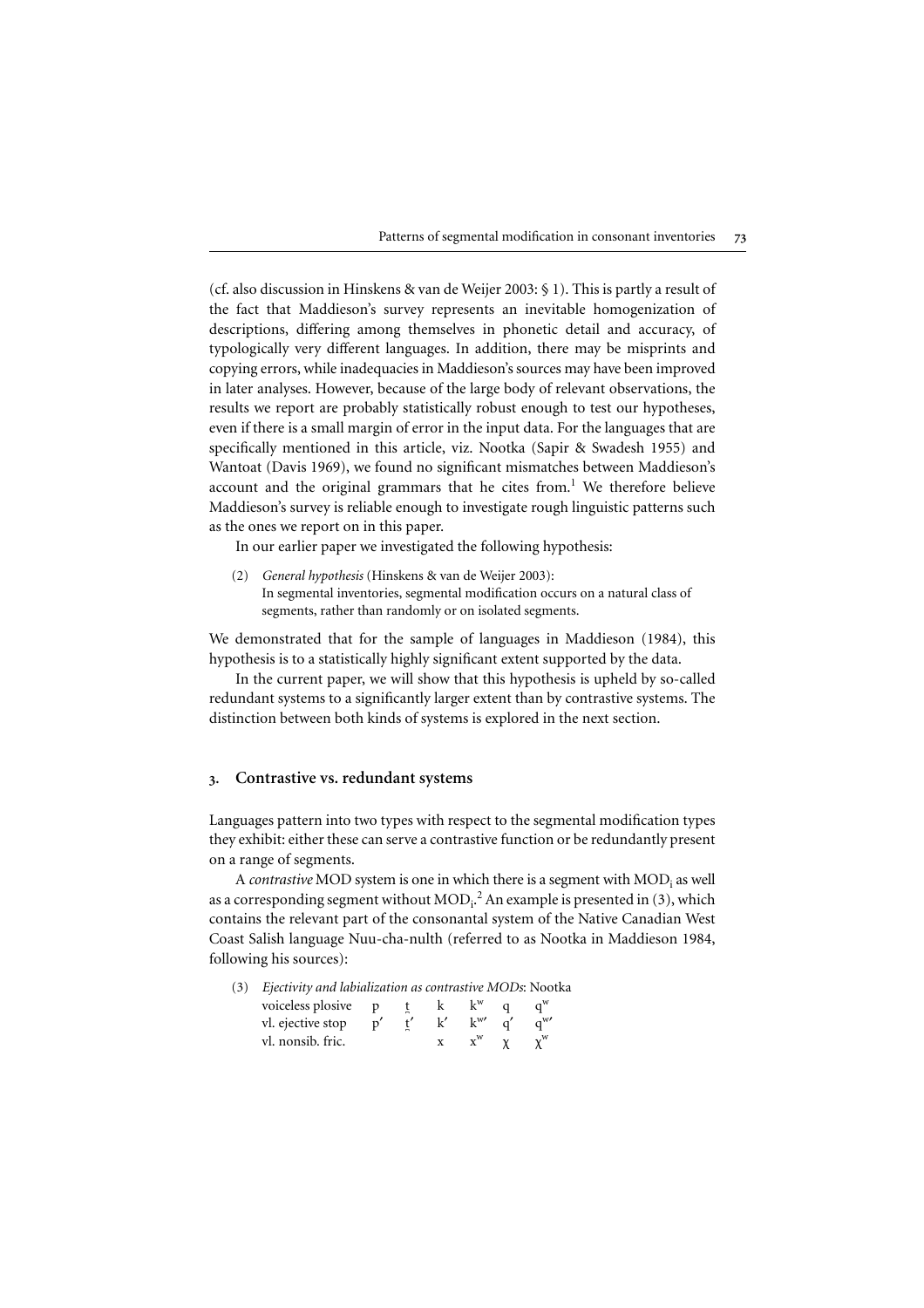In this language, ejectivity *contrasts* on voiceless stops and labialization *contrasts* on dorsals. Both MOD types therefore occur contrastively in this language.<sup>[3](#page-9-0)</sup>

A *redundant* system, on the other hand, is one in which there is no corresponding segment without  $\mathrm{MOD}_\text{i}$  that matches a segment with  $\mathrm{MOD}_\text{i}$ . An example of a language displaying such modification is given in (4):

| (4) | Prenasalization as redundant MOD: Wantoat |                |              |                  |             |  |
|-----|-------------------------------------------|----------------|--------------|------------------|-------------|--|
|     | vl. plosive                               | $\mathbf{D}$   |              | k.               | $k^w$       |  |
|     | <b>PRN</b> plosive                        | m <sub>h</sub> | $\mathbf{d}$ | $D_{\mathbf{C}}$ | $n_{\rm d}$ |  |
|     |                                           |                |              |                  |             |  |

In Wantoat, a Polynesian language, all and only voiced plosives are prenasalized. In this language, every voiceless stop is therefore matched by a prenasalized counterpart (the same situation occurs in Fiji, as noted by [Maddieson & Ladefoged 1993\)](#page-9-0). Note that in this language, labialization on the velars does behave contrastively. Hence, redundancy vs. contrastiveness has to be established on a MOD-by-MOD basis, and cannot be determined for a language as a whole.

It is important to realize that the distinction between both types of segmental modification systems in principle does not affect the evaluation of the hypothesis given in (2): the relevant data for the languages in [Maddieson \(1984\)](#page-9-0) show that both can either confirm or disconfirm the hypothesis. The question that is central in this contribution is if there is a systematic relationship between the general patterning of MOD on the one hand and the redundant vs. contrastive nature of MOD on the other.

Cross-linguistically, there appears to be a continuum between fully contrastive MOD and fully redundant MOD. In the perfectly contrastive case, *all* segments with  $\mathrm{MOD}_\text{i}$  have a  $\mathrm{MOD}_\text{i}$ -less counterpart. There are, however, cases in which only a majority or *minority* of segments with  $\mathrm{MOD}_i$  has a  $\mathrm{MOD}_i$ -less counterpart. Schematically, this can be presented as follows ( $\overline{\text{conv}}$  = contrastive, S1 to S4 refer to relevant segments in a particular inventory):

| 'all'      | S1<br>SIMOD <sub>i</sub> | S <sub>2</sub><br>$S2MOD_i$ | S <sub>3</sub><br>$S3MOD_i$ | S4<br>$S4MOD_i$ |
|------------|--------------------------|-----------------------------|-----------------------------|-----------------|
| 'majority' | S1<br>SIMOD <sub>i</sub> | S <sub>2</sub><br>$S2MOD_i$ | S <sub>3</sub><br>$S3MOD_i$ | $S4MOD_i$       |
| 'minority' | S1<br>SIMOD <sub>i</sub> | $S2MOD_i$                   | S3MOD;                      | $S4MOD_i$       |

(5) *Contrastive systems (contr)*

Redundant (RED) MOD can be schematically represented as follows: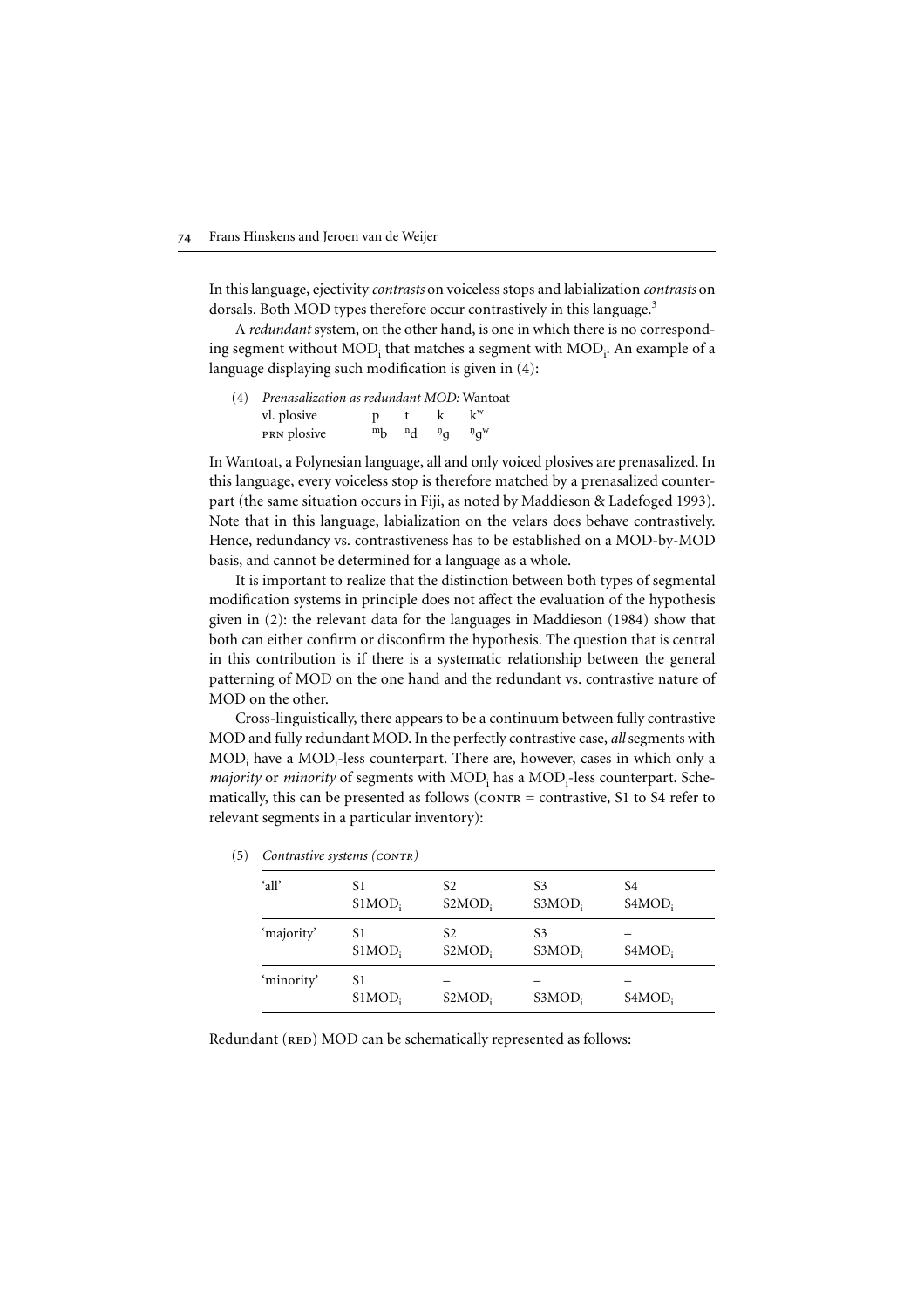| (6) | Redundant systems (RED) |                    |                    |                    |        |  |  |  |
|-----|-------------------------|--------------------|--------------------|--------------------|--------|--|--|--|
|     | `none'                  | -                  |                    |                    |        |  |  |  |
|     |                         | SIMOD <sub>i</sub> | S2MOD <sub>i</sub> | S3MOD <sub>i</sub> | S4MOD: |  |  |  |

For the consonant inventory of each of the 317 languages in [Maddieson \(1984\),](#page-9-0) we established whether it had one or several types of MOD and, if so, how the MOD type(s) patterned in the consonant inventory. Of the 317 languages, 165 appeared to have one or several instances of MOD. In all, these 165 languages have 283 instances of MOD; for each of these, we established — among other things — its place on the contrastive/redundant continuum. The results of this investigation are presented in Table 1 below. There turned out to be 4 instances of MOD in which exactly half of the MOD<sub>i</sub> consonants had MOD<sub>i</sub>-less counterparts; these were counted as 'majority'. The results of this part of our investigation are presented in Table 1 below.[4](#page-9-0)

Overall, perfect contrastiveness ('all') clearly predominates, with two thirds of the total number of instances of MOD in the sample (190 cases out of 283). Nearly a fifth of the instances of MOD constitute perfect redundancy (55 out of 283). The two intermediate (yet contrastive) types of 'majority' and 'minority' appear to be represented fairly marginally (32 and 6 out of 283).

Moreover, it appears that oral MOD types show relatively few instances of

|            |                | CONTR.         |                |                | RED.           | total          |
|------------|----------------|----------------|----------------|----------------|----------------|----------------|
|            |                | all            | maj.           | min.           | none           |                |
| LAR        | ASP            | 62             | 6              |                | 28             | 96             |
|            | $_{\rm BRR}$   | $\overline{2}$ |                |                |                | $\overline{2}$ |
|            | <b>BRV</b>     | 6              |                | 1              |                | 7              |
|            | EJE            | 33             | 8              | $\overline{2}$ | 7              | 50             |
|            | LAR            | 19             | $\overline{4}$ | 1              | 3              | 27             |
|            | PRA            | $\overline{2}$ |                |                |                | $\overline{2}$ |
| <b>ORA</b> | LAB            | 41             | 6              |                |                | 47             |
|            | $\mathbf{PAL}$ | 12             | 6              | 1              | 1              | 20             |
|            | PHA            | 6              |                |                |                | 6              |
|            | <b>VEL</b>     | $\overline{2}$ | $\mathbf{1}$   |                | $\overline{4}$ | 7              |
| <b>NAS</b> | PRN            | 5              | 1              | 1              | 12             | 19             |
| total      |                | 190            | 32             | 6              | 55             | 283            |

Table 1. The contrastive/redundant nature of the 283 instances of MOD in the sample  $\text{(empty cell = 0)}$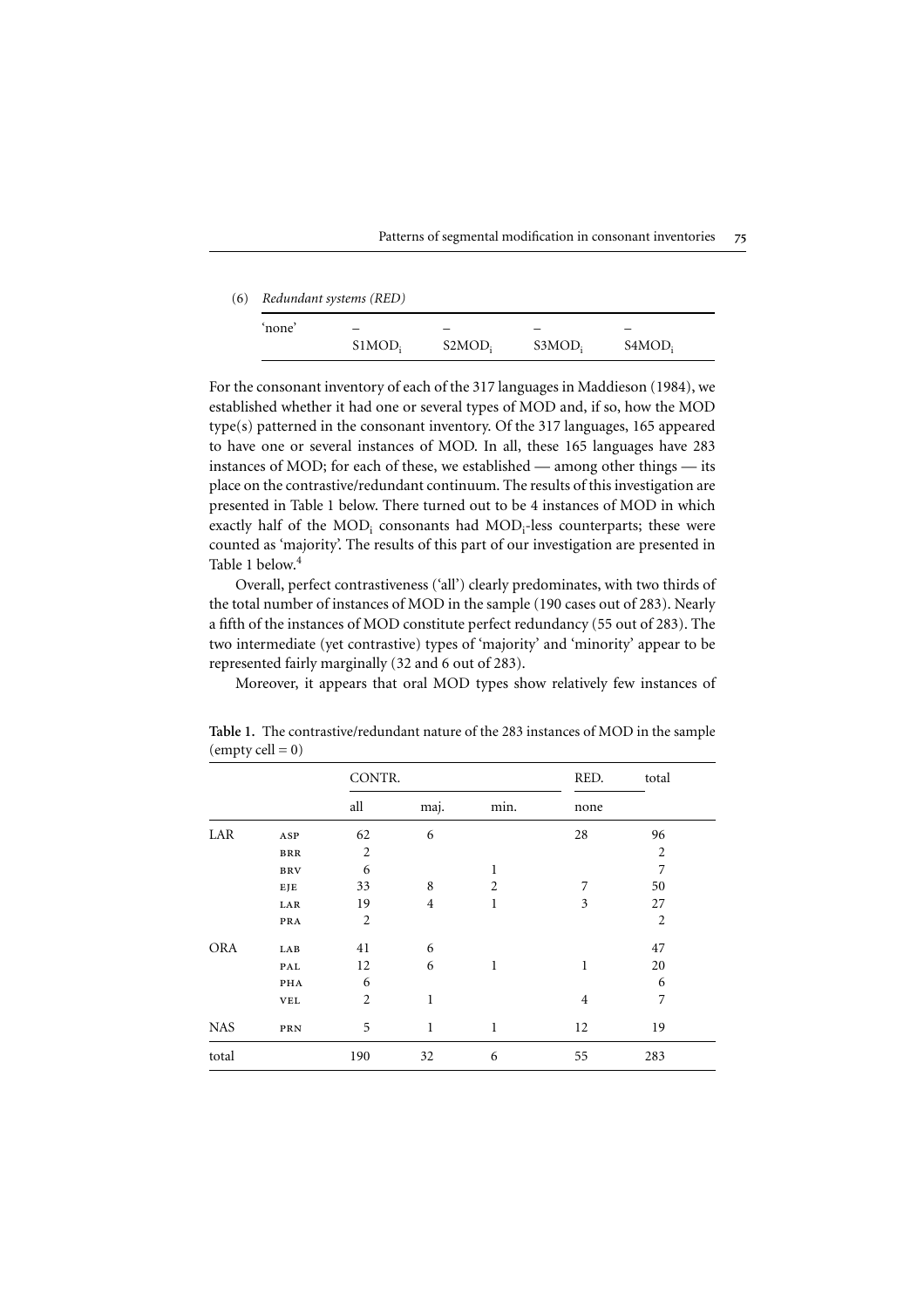redundancy, while nasal MOD types claim relatively few cases of perfect contrastiveness. Proportionately, most redundancy occurs among nasal MOD types and most perfect contrastiveness occurs among oral MOD types.<sup>5</sup>

After this background, we turn to one aspect of the contrastive-redundant dimension that is the focus of the present inquiry. We suspected that redundant MOD systems behaved differently vis-à-vis the general hypothesis given in (2) above than redundant MOD types. More precisely, redundant modification types are predicted to provide more positive evidence for this hypothesis than contrastive ones. This idea is formulated as the following specific hypothesis:

(7) *Specific hypothesis* Redundant MOD systems occur on natural classes of segments more often than contrastive ones.

We will present our findings with respect to this hypothesis in the next section, and briefly discuss its implications in the concluding section.

#### 4. Contrastive vs. redundant: Phonology vs. phonetics?

According to our general hypothesis, segmental modification occurs on a natural class of segments, rather than randomly or on isolated segments (see (2) above). In this section we demonstrate that redundant systems support this general hypothesis to a much larger extent than contrastive systems, as predicted by the specific hypothesis in (7).

For the instances of MOD in [Maddieson's \(1984\)](#page-9-0) sample of languages, evidence *pro* and *contra* the general hypothesis comes in three different degrees. Instances of MOD occurring on a single consonant were scored as genuine counterexamples to the general hypothesis (indicated as −−). Languages with MOD on two or more consonants showed a number of different patterns; if a natural class of more than two consonants had one segment without the expected MOD type, this was considered as mild counterevidence (marked as +/−). Cases in which a specific type of MOD occurred on a natural class as well as on a single additional consonant which could not be considered as a member of that class were also analysed as mild counterexamples (marked as +/−). If a set of consonants with MOD formed a natural class and in the language at issue there were no other consonants belonging to this class, this was considered as positive evidence (marked as  $++$ ).

Table 2 contains the outcomes of the part of our analyses that are relevant to the evaluation of the specific hypothesis in (7). As an illustration of how to read the results in this table, consider the ++ row. The table shows that there are 184 cases of MOD fully supporting the general hypothesis that MOD occurs on natural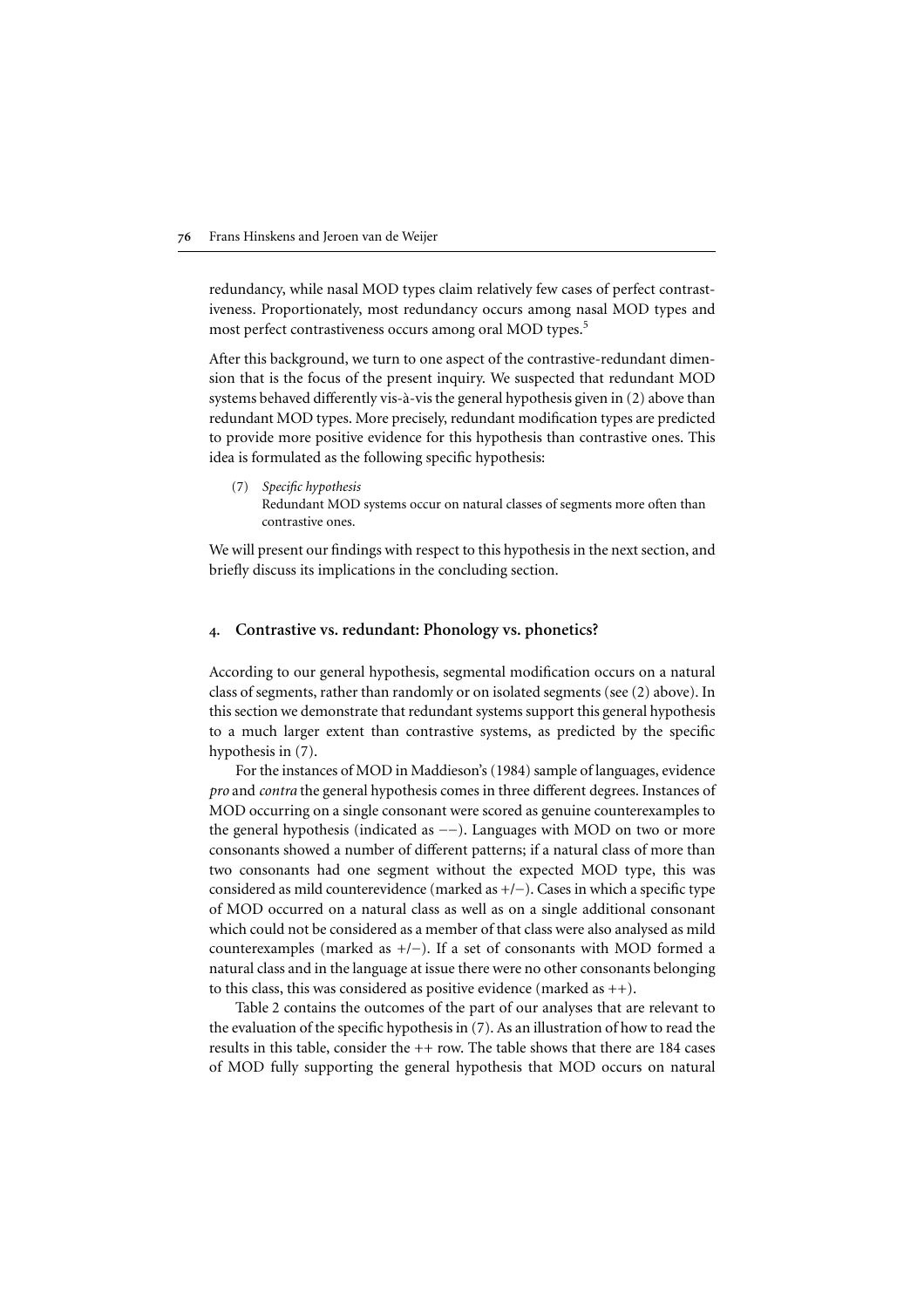|       | CONTR. |     |     | <b>RED</b> | Total            |
|-------|--------|-----|-----|------------|------------------|
|       | all    | maj | min | none       |                  |
| $++$  | 126    | 16  | 2   | 40         | 184              |
| $+/-$ | 28     | 11  |     | 5          | 45               |
|       | 36     | 5   | 3   |            | 51               |
| Total | 190    | 32  | 6   | 52         | 280 <sup>a</sup> |

Table 2. Evaluation of the general hypothesis vis-à-vis the contrastive-redundant continuum

<sup>a</sup> In 3 cases, MOD is not relevant for the general hypothesis. The total number of 280 MOD cases referred to here occurred in 164 different languages.

classes rather than randomly or on isolated segments. 126 out of these 184 instances of MOD are perfectly contrastive, 40 are completely redundant, while 16 and 2 occupy intermediate positions on the contrastive-redundant continuum.

According to the outcomes of the chi square test ( $\chi^2$ =15.57, df=6, *p*<.02), there is a very significant relationship between the position of MOD on the contrastive-redundant continuum on the one hand and the degree to which it supports or contradicts the general hypothesis on the other. However, the nature of the relationship between the position of MOD on the contrastive-redundant continuum and the way in which it supports or contradicts the general hypothesis is not immediately clear from the figures in Table 2. In order to bring out this pattern more clearly, we will limit our interpretation to the 'clear cases', i.e. the four corner cells in the table. In other words, we will restrict our interpretation to the figures for perfect contrastiveness ('all') and complete redundancy ('none') on the one hand and genuine counterevidence (−−) and positive evidence to the general hypothesis (++) on the other. In all, we thus concentrate on 209 out of 280, i.e. three quarters of the relevant instances of MOD; it should be stressed that in doing so we do not restrict the quantitative analyses to the four 'ideal types'.

Table 2a below contains part of the information in Table 2, adding row percentages, and focuses on the extremes of the contrastive-redundancy dimension.

| Gen. hyp. all |                | none |                |           | Total         |  |
|---------------|----------------|------|----------------|-----------|---------------|--|
| N             | $\%$           | N    | $\%$           | N         | $\frac{0}{0}$ |  |
| 126<br>36     | 68.48<br>70.59 | 40   | 21.74<br>13.74 | 184<br>51 | 100<br>100    |  |
|               |                |      |                |           |               |  |

Table 2a. Evaluation of the general hypothesis, highlighting 'all' vs. 'none'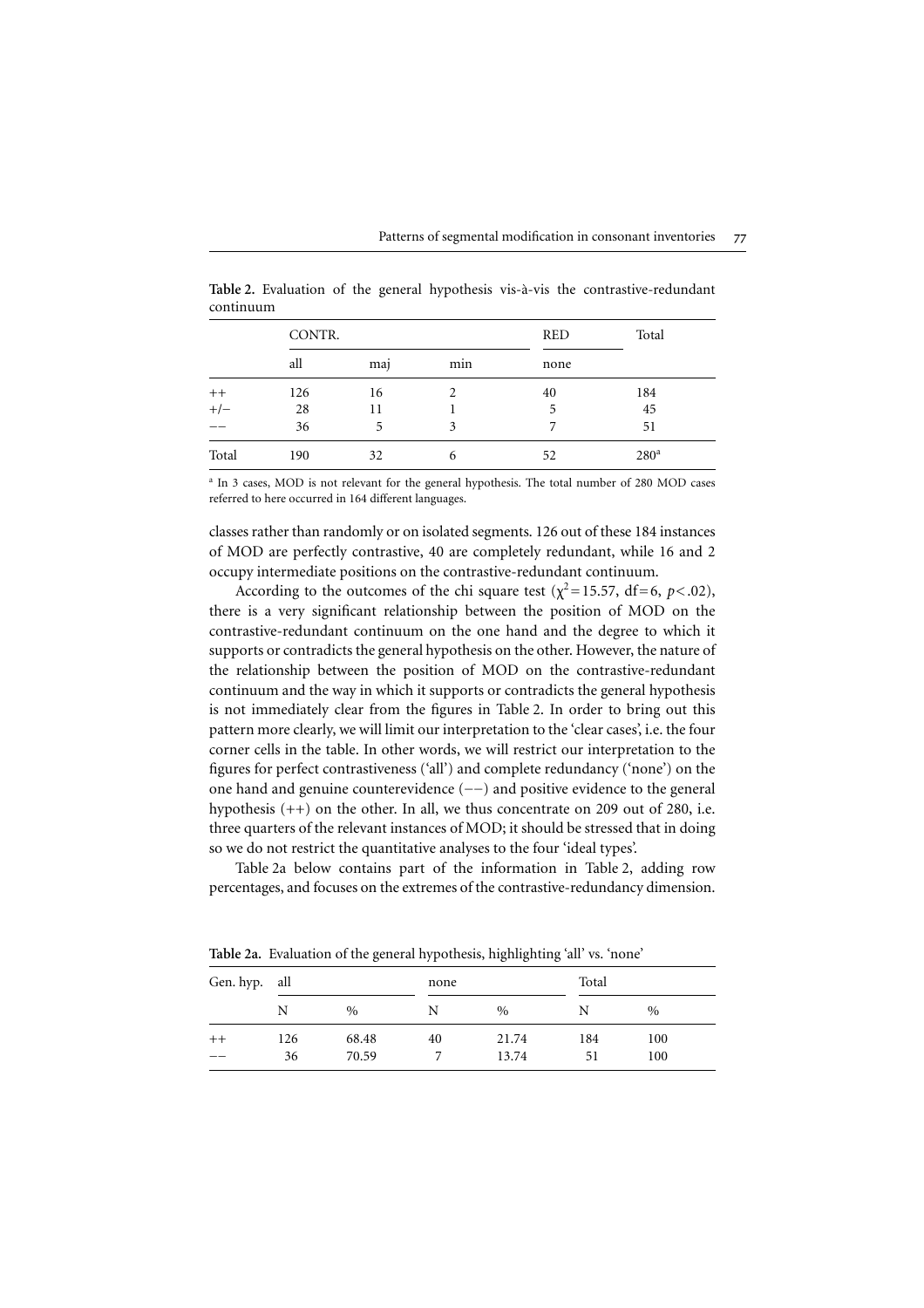As is evident from the figures in Table 2a, perfectly contrastive MOD claims 2.11mv percentage points more genuine counterevidence than positive evidence to the general hypothesis. Completely redundant MOD, on the other hand, claims 8.00 percentage points more positive evidence than genuine counterevidence to the general hypothesis.

| - - - - - - - - -<br>Gen. hyp. | all |       | none |       |  |
|--------------------------------|-----|-------|------|-------|--|
|                                | N   | $\%$  | N    | $\%$  |  |
| $++$                           | 126 | 66.32 | 40   | 76.92 |  |
|                                | 36  | 18.95 |      | 13.46 |  |
| Total                          | 190 | 100   | 52   | 100   |  |

Table 2b. Evaluation of the general hypothesis, highlighting the positive and negative evidence

Table 2b contains part of the information in Table 2, adding column percentages, and focuses on the positive and genuinely negative evidence to the general hypothesis. The figures in Table 2b show that positive evidence to the general hypothesis attracts 10.60 percentage points more completely redundant than perfectly contrastive MODs. Genuine counterevidence to the general hypothesis, on the other hand, attracts 5.49 percentage points more perfectly contrastive than completely redundant MODs.<sup>[6](#page-9-0)</sup>

In short, completely redundant MOD systems confirm the general hypothesis that MOD occurs on natural classes rather than randomly or on isolated segment to a considerably larger extent than perfectly contrastive MOD systems, as predicted by the specific hypothesis in (7). Against the background of the empirical fact that, cross-linguistically, redundancy and contrastiveness constitute a continuum rather than a binary variable, this means that the distribution of MOD throughout a consonant inventory is less predictable the more contrastive it is. This, in turn, gives rise to the supposition that contrastive MOD must be available in the lexical representation, whereas redundant MOD is not present before the postlexical level or even the level of the phonetic implementation. These insights are summarized in Table 3.

#### 5. Conclusion

With respect to segmental modification (MOD) in consonant inventories, we find that in principle and in fact there are two predominant language types: perfect contrastiveness and complete redundancy. There are also systems which are in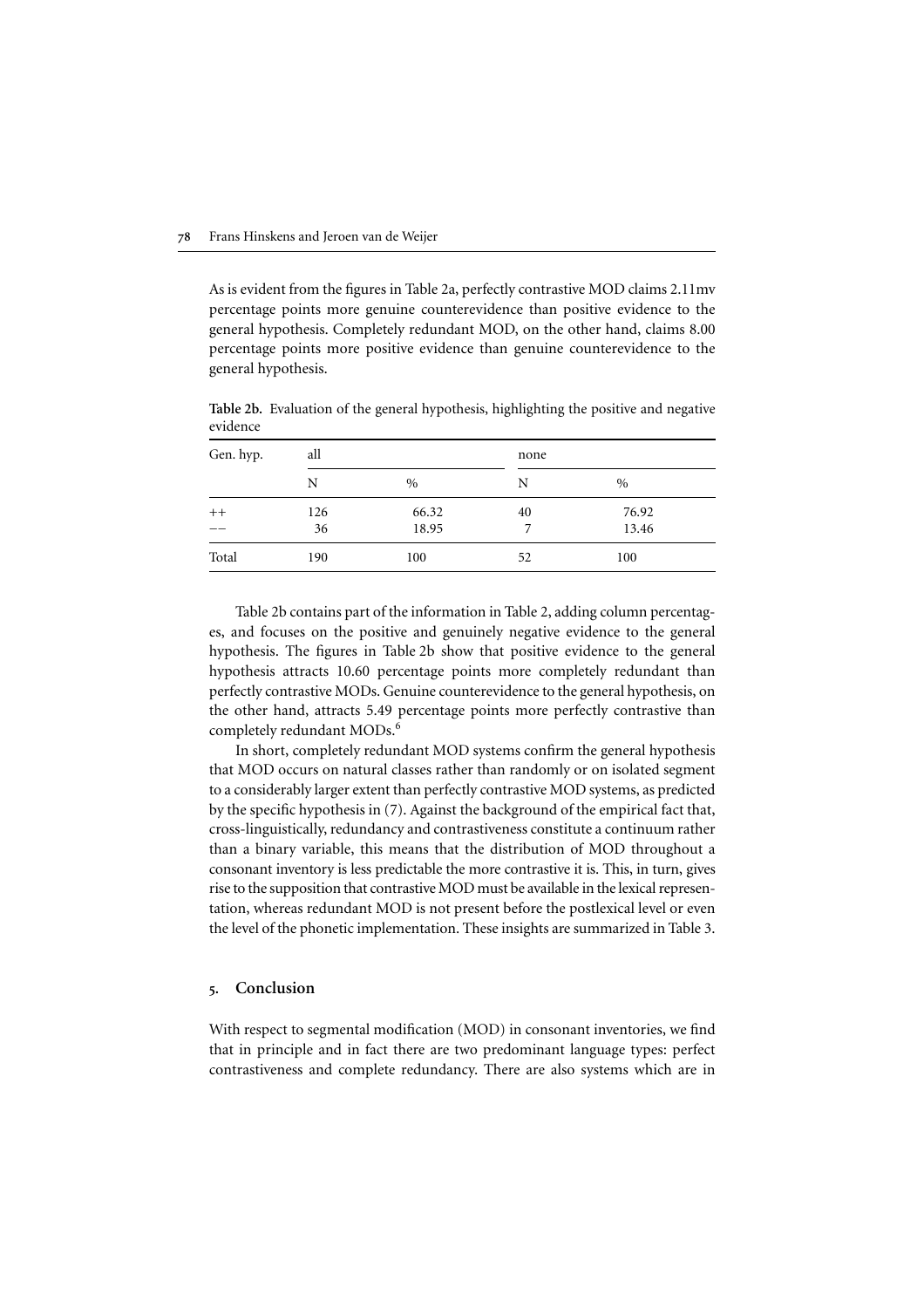between these two extremes at several different points, but cross-linguistically these systems form a minority.

It turned out that contrastive MOD systems support the general hypothesis that segmental modification occurs on a natural class of segments rather than randomly or on isolated segments (see (2) above) — proportionately to a much smaller extent than redundant systems. In terms of older phonological theory, this resembles the distinction between lexical and postlexical phonology: lexical phenomena (e.g. rules) may have lexical exceptions, while postlexical phonology is automatic and exceptionless (cf. Lexical Phonology models, Neogrammarian sound laws, etc.). The distinction between contrastive and redundant systems can be related to the distinction between lexical and postlexical strata, respectively. In such a stratal framework, redundant MOD is not present at the lexical level. In that case, the underlying structure of (part of) the phoneme inventory of a language like Wantoat (4), which has redundant prenasalization, would be the following:

| (8) Wantoat               |   |   |        |
|---------------------------|---|---|--------|
| vl. plosive / $p$         | t | k | $k^w/$ |
| vd. plosive / $\mathbf b$ | d | q | $q^w/$ |
|                           |   |   |        |

In a language like this, a postlexical rule supplying MOD would result in the surface prenasalized segments that were given in (4) above: every voiced plosive will be prenasalized. Because postlexical rules tend to apply automatically, the fact that MOD occurs on a natural class is to be expected. Note that this makes the prediction that for this class of segments nasality cannot play a role at the lexical level.

In contrastive systems, on the other hand, such as Nootka ejectivity and labialization (see (3)) but also Wantoat labialization as in (8), the distinction between MOD<sub>i</sub>-ful and MOD<sub>i</sub>-less segments needs to be stipulated in the lexicon, where idiosyncrasies and other unpredictable properties of lexical items, such as their phonological shape, are stored.<sup>[7](#page-9-0)</sup> In a situation like this, MOD is not necessarily expected to occur on a natural class of segments.

|                                                    | $\leftarrow$ CONTR  | $RED \rightarrow$                         |
|----------------------------------------------------|---------------------|-------------------------------------------|
| confirmation of the general<br>hypothesis          |                     | $++$                                      |
| predictability of segmental<br>distribution of MOD |                     | $++$                                      |
| at which level is MOD<br>present?                  | underlying; lexical | postlexical; phonetic imple-<br>mentation |

Table 3. Contrastive vs. redundant systems as lexically vs. postlexically determined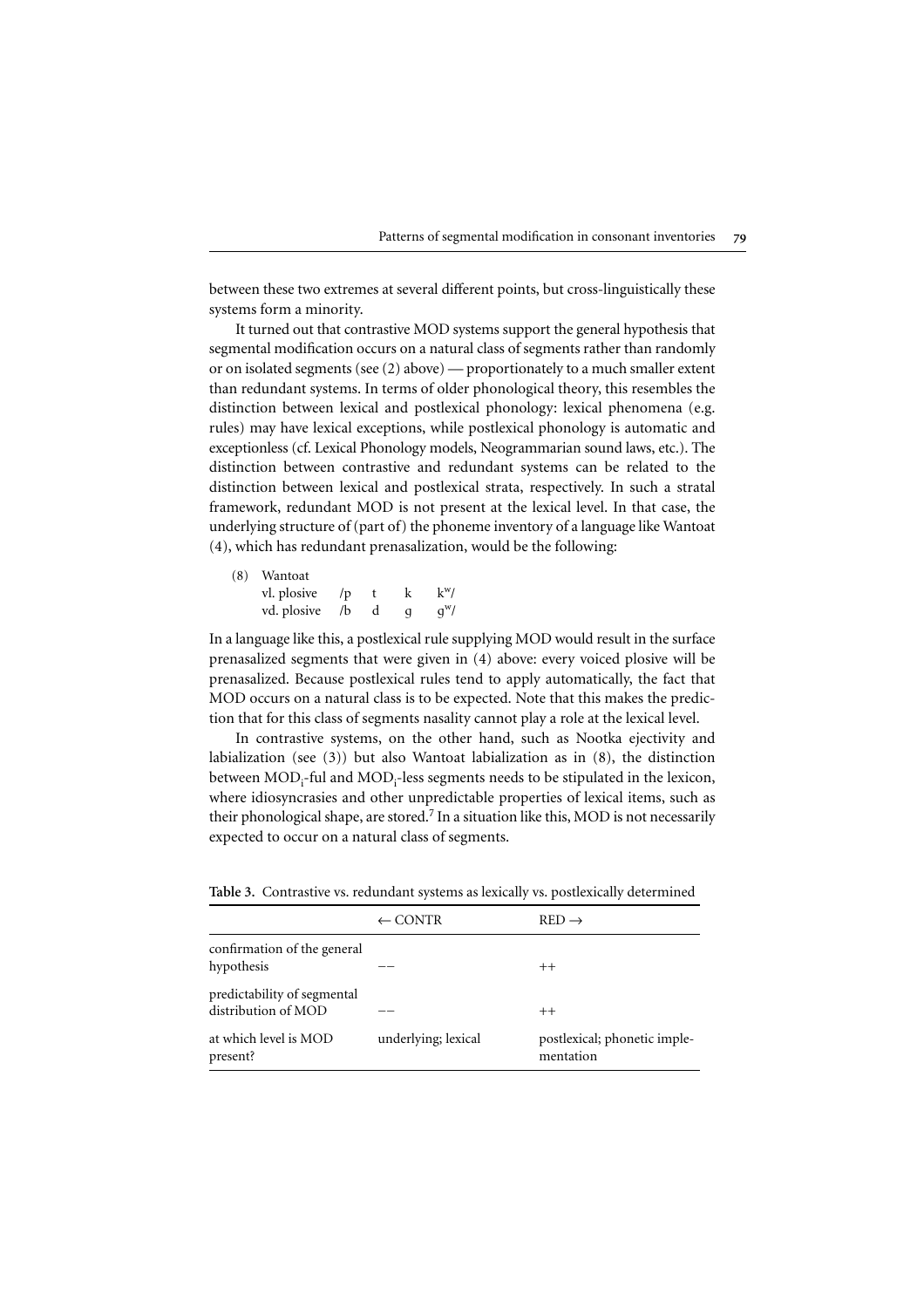Current mainstream OT does not recognize the lexical-postlexical distinction. Hence our results are an indication that different strata may have to be recognized, also in OT grammars, a position that is also taken in much other earlier and recent work (see, for instance, many of the contributions to Roca 1997, and Kiparsky, forthcoming). 80 Frans Hinskens and Jeroen van de Weijer<br>Current mainstream OT does not recognize the lexical-postlexical distinction.<br>Hence our results are an indication that different strata may have to be recognized,<br>also in OT gramm 80 Frans Hinskens and Jeroen van de Weijer<br>
Current mainstream OT does not recognize the lexical<br>
Hence our results are an indication that different strata ma<br>
also in OT grammars, a position that is also taken in much<br>
w

#### Notes

\* This paper was presented at the TINdag 2003 in Utrecht. We thank the audience, in particular The usual disclaimers apply.

1. In Hinskens & van de Weijer (2003), we did the same for the language Yurak, and also found

2. Note that there is no implicational (i.e. directional) relationship between the segment with and without MOD<sub>i</sub>.

<span id="page-9-0"></span>3. Of course, contrastive MOD may be neutralized in certain positions. This is the case, for instance, with palatalization in Russian, which is normally contrastive, but the distinction between palatalized segments and non-palatalized ones is neutralized before front vowels. In such cases palatalization is still contrastive in other positions, and will therefore be counted as contrastive in the language as a whole. Maddieson (1984) does not present evidence regarding neutralization of **80** Frans Hinskens and Jeroen van de Weijer<br>
Current mainstream OT does not recogn<br>
Hence our results are an indication that differ<br>
also in OT grammars, a position that is also<br>
work (see, for instance, many of the cont 80 Frans Hinskens an<br>
Current mai<br>
Hence our result<br>
also in OT gramı<br>
work (see, for ir<br>
forthcoming).<br>
Notes<br>
\* This paper was p<br>
Ben Hermans and N<br>
The usual disclaime<br>
1. In Hinskens & va<br>
no discrepancies be<br>
2. Note **SO** Frank Hinskens and Isroen wan de Weijer<br>Current mainstream OT does not recognize the lexical -postlesical distinction<br>Hero eutre restaint and asymmetrical at different state and Asymmetrical at the propized at the Co 80 Frans Hinskens and Jeroen van de Weijer<br>
Current mainstream OT does not recog<br>
Hence our results are an indication that diff<br>
also in OT grammars, a position that is also<br>
work (see, for instance, many of the contr<br>
fo **So Frans Hinkens and Jeroen van de Weijer<br>Current mainstream OT does not recognize the lexical-postlexical<br>Hence current<br>ults are an indication that different strata may have to be also in OT granminay, a position that i** 

4. In this table, 'all', 'majority', 'minority' and 'none' are possible answers to the question of how many consonants with  $\mathrm{MOD}_\text{i}$  have a  $\mathrm{MOD}_\text{i}$ -less counterpart in individual languages (cf. (5) and (6)).

5. With  $\chi^2 = 35.63$ , df = 6,  $p < .001$ . Cf. van de Weijer & Hinskens (2003: §3) for further details and considerations.

6. Note that these interpretations would not have been legitimate if the available data had been limited to perfectly contrastive and completely redundant MODs and to genuine counterevidence and positive evidence to the general hypothesis *alone*. In that case, the outcomes of the chi square test ( $\chi^2$  = 1.1975, df = 1) would not have pointed towards a significant dependence between the two variables.

7. Hence, minimal pairs based on just the presence vs. absence of a particular MOD type are expected to occur in contrastive systems, not in redundant ones.

# References

Davis, D.R. (1969) 'The distinctive features of the Wantoat phonemes', *Linguistics* 47, 5–17.

Hinskens, F. & J.M. van de Weijer (2003) 'Patterns of segmental modification in consonant inventories: A cross-linguistic study'. To appear in *Linguistics* 41.

Kiparsky, P. (forthcoming). *Stratal Optimality Theory*. CSLI, Stanford.